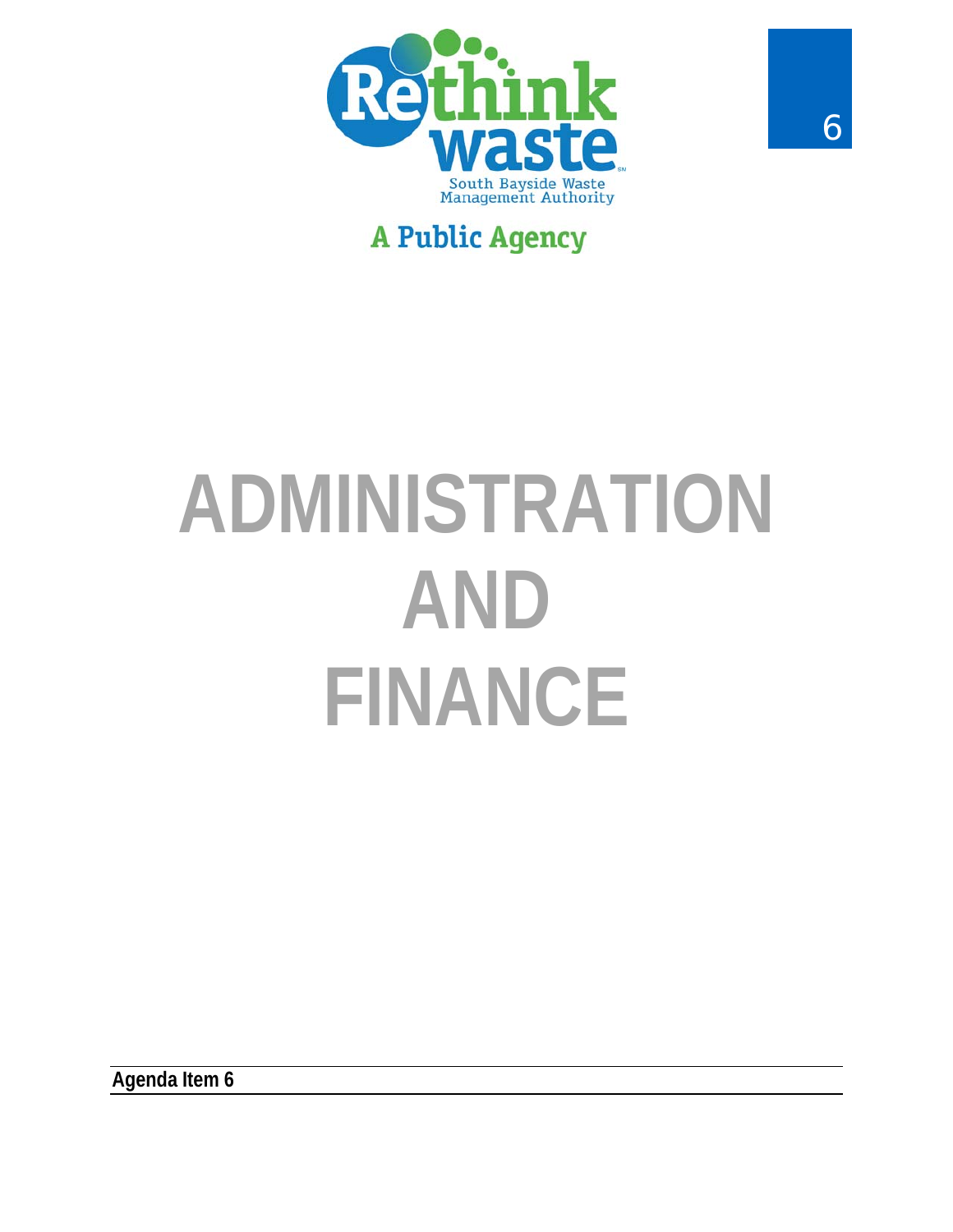

### **STAFF REPORT**

| To:      | <b>SBWMA Board Members</b>                                                                                                               |
|----------|------------------------------------------------------------------------------------------------------------------------------------------|
| From:    | Joe La Mariana, Executive Director                                                                                                       |
| Date:    | March 22, 2018 Board of Directors Meeting                                                                                                |
| Subject: | Resolution Authorizing the Executive Director to Extend the Employment Terms for<br>Marshall Moran as the Interim Senior Finance Manager |

#### **Recommendation**

It is recommended that the SBWMA Board of Directors approve Resolution **No. 2018-12** attached hereto authorizing the following action: **Resolution Authorizing the Executive Director to Extend the Employment Terms with Marshall Moran to provide temporary part time coverage for the open position of Senior Finance Manager.** 

#### **Analysis**

As of January 26, 2018, the position of Senior Finance Manager (SFM) has been vacant. The recruitment for a permanent replacement is underway. To help fill this important staffing gap, Marshall Moran has agreed to provide part-time coverage, as needed. He was the Finance Manager at SBWMA from 2008 to 2015 and helped develop our current financial systems and procedures with the Recology and SBR contracts and is uniquely qualified to assist the agency in this vital coverage. Mr. Moran was initially hired as a non-benefitted, temporary employee in February under the authority of the Executive Director's \$50,000 contract limit. \$34,200 has been actually realized for these services to date. Staff projects that the \$50,000 approved contract limit will be exceeded in early April. At Board direction, Mr. Moran is serving in a lead role in the FY18/19 Budget development, rather than the support role that was originally envisioned. This move benefits the agency in two ways—1) we get the maximum institutional financial and budget development knowledge from Mr. Moran and 2) the Agency does not pay \$24k projected cost for outside services (in fact, these monies are now being redirected to fund Mr. Moran's services).

It is now evident that, due to the need for an extended recruitment period to fill the vacant SFM, additional time and cost above this limit is needed although the final total cost is difficult to determine because of the unknown timing and background of a permanent replacement (currently estimated for July. It should be noted that, beginning in April, the cost of Mr. Moran's professional services will be partially offset by the vacant position's planned salary and benefits of \$15,500 per month. . Mr. Moran's current SFM coverage responsibilities include:

- 1. Daily coverage of financial, payroll and HR/benefits administration issues as needed.
- 2. Review and approve the very detailed monthly invoice and commodity revenue payment from SBR and prepare the monthly billing to Recology for disposal at Shoreway. These monthly invoices average between \$1.7M and \$1.9M.
- 3. Prepare the detailed Draft FY18/19 budget in collaboration with the Executive Director, including all supporting schedules, reserve calculations, analysis and drafting the staff report for the April 22<sup>nd</sup> Board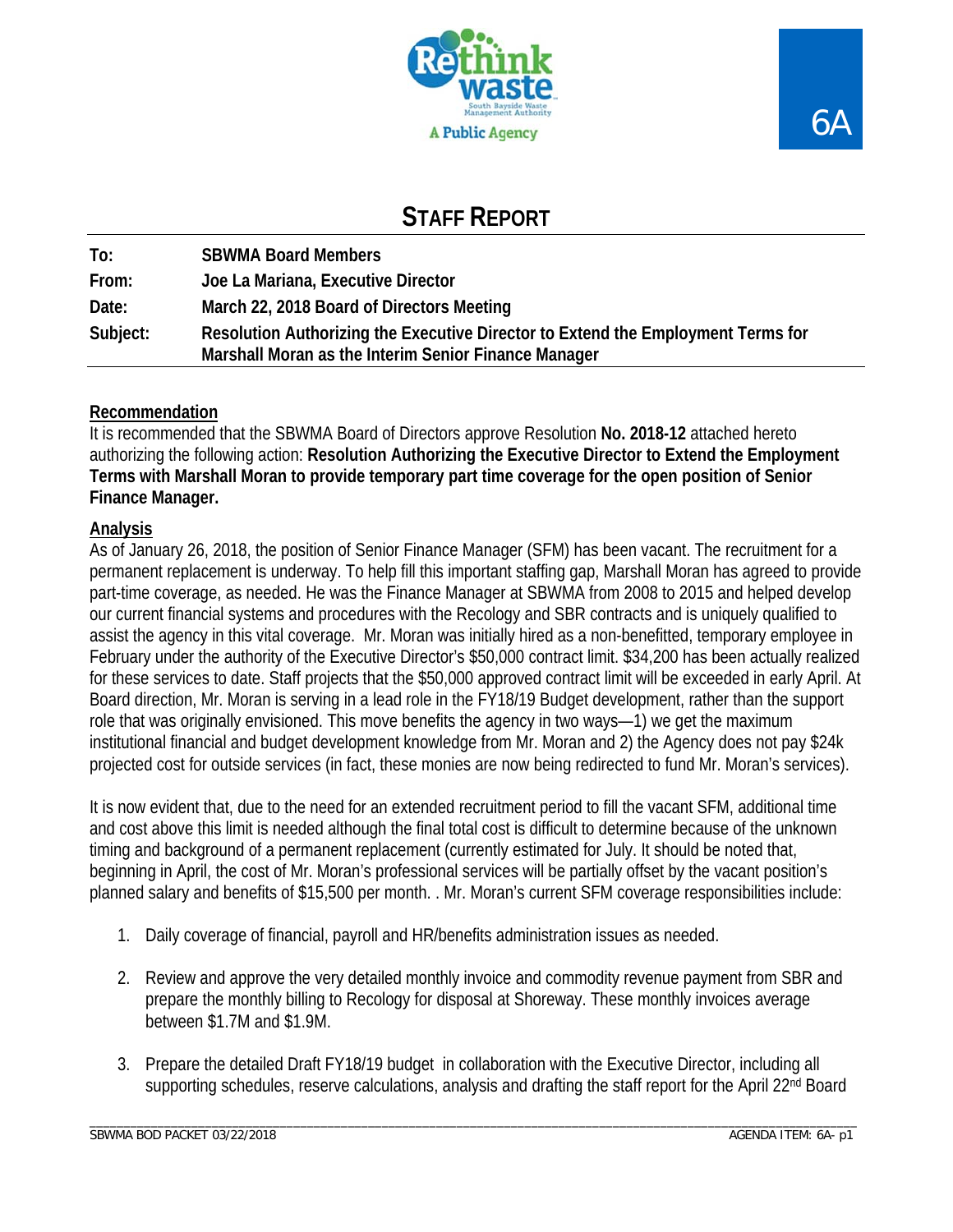meeting and discussion at the April Finance Committee meeting. Drafting the staff report and providing senior-level staff support for the Board and Executive Director at the June 28<sup>th</sup> Board meeting during the Board's consideration of the FY18/19 Budget.

- 4. Manage the annual Recology and SBR Rate Application review process starting in June with the ultimate goal of providing our agencies with the recommended 2019 customer rate adjustment at the September 29th Board meeting.
- 5. Work with City of San Carlos, and auditors, on issues arising from the preparation of fiscal and calendar year financial statements.
- 6. Ensure all bond covenant required reports are prepared and filed on time.
- 7. Assist in the evaluation and selection of the Agency's Senior Finance Manager candidates. Once hired, orient and train the new Finance Manager and assist, as needed, during the transition period.
- 8. Additional related projects as may be requested by the Executive Director.

In addition to Mr. Moran's SFM coverage assignment, Staff strongly recommends that Mr. Moran's services be expanded to include two additional critical categories of professional services (see **Table 1** for detail). They are:

- Managing the 2019 Contractor's Compensation Adjustment Application review process (aka: "Annual Rate review")—estimated at 153 hours, or \$27,540.
- Providing orientation and training to new Sr. Finance Manager (targeted start date: July 15+)—estimated at 216 hours, or \$38,880.

#### **Fiscal Impact**

The estimated total cost of the employment of Marshall Moran as Interim SFM is \$171,217 which includes 1) about five months of interim SFM coverage 2) managing the 2019 Contractor's Compensation Adjustment Application process and 3) providing critical orientation/training for the newly seated SFM through September 2018. This cost is partially offset by \$52,815 savings from the open position which is assumed to be filled by July 15, 2018 with a net cost of \$118,403. Mr. Moran's time will only be requested and billed as needed. Please note that these services project to have a net variance to the adopted FY17/19 Budget of -\$46,005. The FY18/19 estimated costs will be factored into the Agency Budget. Moran is paid as an employee at a rate of \$180 per hour (with no benefits).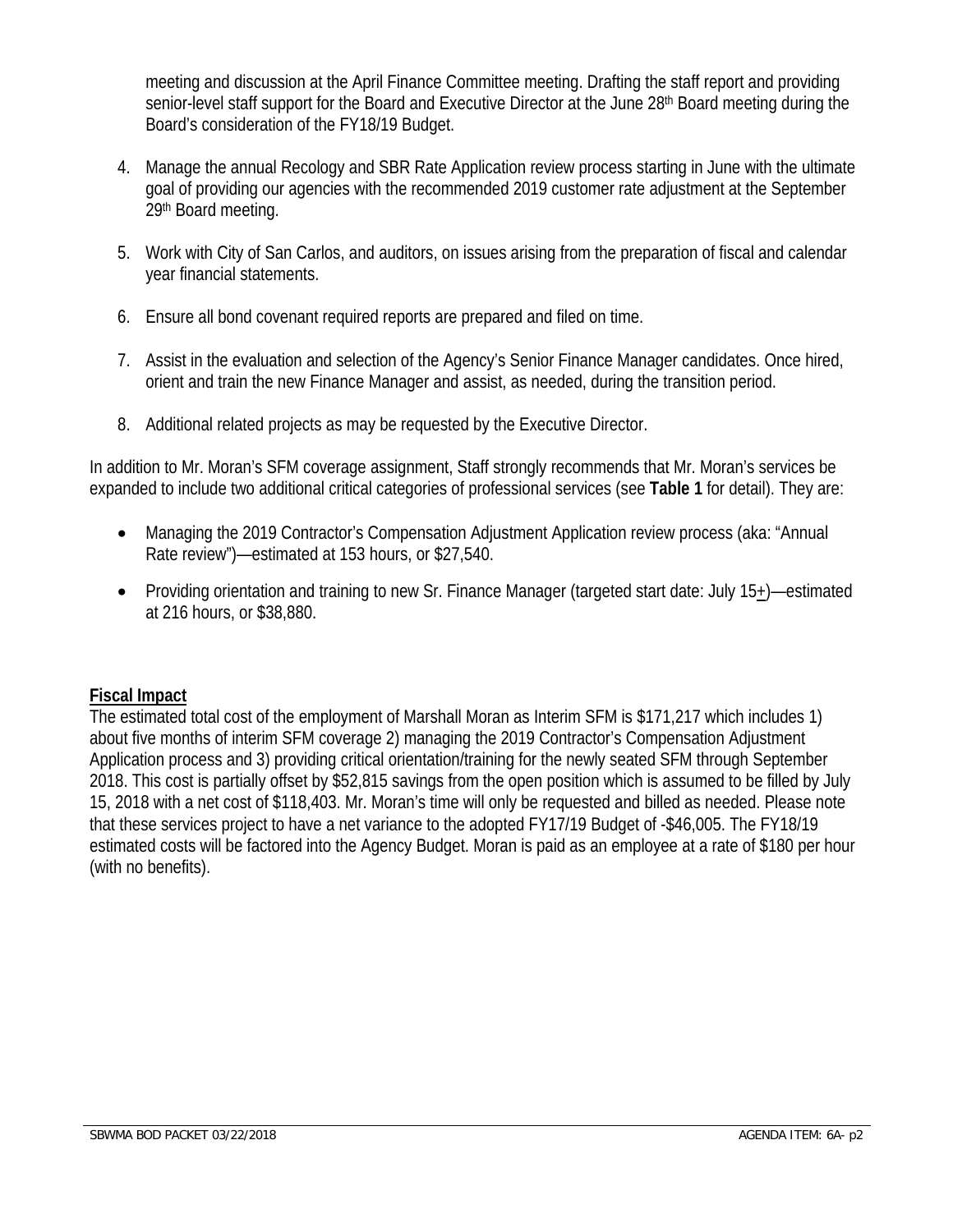| Table 1                                                              |                                   |                |                 |                                  |              |           |     |              |           |  |
|----------------------------------------------------------------------|-----------------------------------|----------------|-----------------|----------------------------------|--------------|-----------|-----|--------------|-----------|--|
| <b>Moran's Estimated Employment Cost</b><br><b>Estimated # Hours</b> |                                   |                |                 |                                  |              |           |     |              |           |  |
|                                                                      |                                   | <b>Finance</b> | <b>Training</b> | <b>TOTAL</b>                     |              |           |     | <b>TOTAL</b> |           |  |
|                                                                      |                                   | <b>Manager</b> | <b>New FM</b>   | <b>Rate App</b><br><b>Review</b> | <b>HOURS</b> | Rate / Hr |     | <b>COST</b>  |           |  |
| FY17/18                                                              |                                   |                |                 |                                  |              |           |     |              |           |  |
|                                                                      | Jan (actual)                      | 9              |                 |                                  | 9            | \$        | 180 | \$           | 1,620     |  |
|                                                                      | Feb (actual)                      | 104            |                 |                                  | 104          | \$        | 180 | \$           | 18,720    |  |
|                                                                      | Mar                               | 154            |                 |                                  | 154          | \$        | 180 | \$           | 27,720    |  |
|                                                                      | Apr - (1/2 out)                   | 135            |                 |                                  | 135          | \$        | 180 | \$           | 24,300    |  |
|                                                                      | May - (out)                       | $\overline{0}$ |                 |                                  | $\Omega$     | \$        | 180 | \$           |           |  |
|                                                                      | Jun                               | 84             | 63              |                                  | 147          | \$        | 180 | \$           | 26,460    |  |
|                                                                      | <b>TOTAL FY17/18</b>              | 486            | 63              | $\bf{0}$                         | 549          |           |     | \$           | 98,820    |  |
| FY18/19                                                              |                                   |                |                 |                                  |              |           |     |              |           |  |
|                                                                      | Jul                               | 42             | 42              | 42                               | 125          | \$        | 180 | \$           | 22,537    |  |
|                                                                      | Aug                               | 27             | 53              | 53                               | 133          | \$        | 180 | \$           | 24,000    |  |
|                                                                      | Sep                               | 29             | 57              | 57                               | 144          | \$        | 180 | \$           | 25,860    |  |
|                                                                      | <b>TOTAL FY18/19</b>              | 97             | 153             | 153                              | 402          |           |     | \$           | 72,397    |  |
| <b>TOTAL GROSS</b>                                                   |                                   |                |                 |                                  |              |           | \$  | 171,217      |           |  |
|                                                                      | SAVINGS FROM VACANCY TO 7/15/2018 |                |                 |                                  |              |           |     | \$           | (52, 815) |  |
|                                                                      | <b>NET COST TO AGENCY</b>         |                |                 |                                  |              |           | \$  | 118,403      |           |  |

*Attachments:* 

**Resolution 2018-12**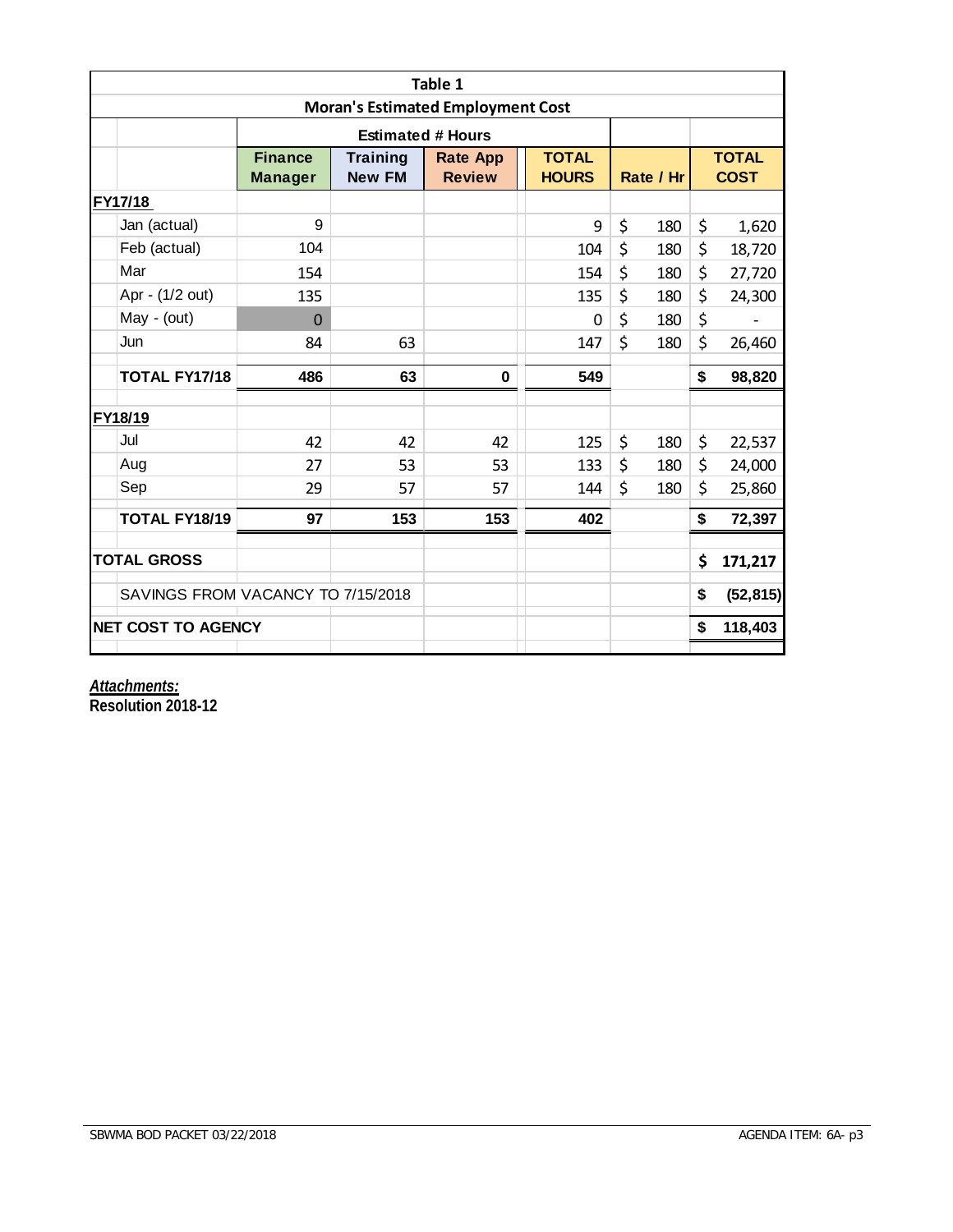

**RESOLUTION NO. 2018-12** 

#### **RESOLUTION OF THE SOUTH BAYSIDE WASTE MANAGEMENT AUTHORITY BOARD OF DIRECTORS AUTHORIZING THE EXECUTIVE DIRECTOR TO EXTEND THE EMPLOYMENT TERMS WITH MARSHALL MORAN TO PROVIDE TEMPORARY COVERAGE OF THE OPEN FINANCE MANAGER POSITION AND ASSIST AND TRAIN THE NEW SENIOR FINANCE MANAGER WHEN HIRED**

**WHEREAS**, the South Bayside Waste Management Authority (SBWMA) Board of Directors has considered employing Marshall Moran for the purpose of providing the following services:

Interim Finance Manager while the position is unfilled and provide training and ongoing support for the new Senior Finance Manager when hired from February 2018 through September 2019 as needed, including:

- 1. Daily coverage of financial, payroll and HR issues as needed.
- 2. Review and approve the very detailed monthly invoice and commodity revenue payment from SBR and prepare the monthly billing to Recology for disposal at Shoreway.
- 3. Prepare the detailed FY18/19 budget with the Executive Director and staff input including support schedules.
- 4. Manage the annual Recology and SBR Rate Application review process starting in June.
- 5. Work with City of San Carlos on audit issues arising from the financial fiscal and calendar year preparation of financial statements.
- 6. Ensure all bond covenant required reports are prepared and filed on time.
- 7. Assist in the evaluation of Finance Manager candidates. Train the new Finance Manager once hired and assist as needed during the transition period.
- 8. Additional projects as requested by the Executive Director.

**NOW, THEREFORE BE IT RESOLVED** that the South Bayside Waste Management Authority hereby authorizes the Executive Director to employ Marshall Moran.

 **PASSED AND ADOPTED** by the Board of Directors of the South Bayside Waste Management Authority, County of San Mateo, State of California on the 22nd day of March, 2018, by the following vote:

| Agency             | Yes | No | Abstain | Absent | Agency                 | Yes | No | Abstain | Absent |
|--------------------|-----|----|---------|--------|------------------------|-----|----|---------|--------|
| Atherton           |     |    |         |        | Menlo Park             |     |    |         |        |
| Belmont            |     |    |         |        | Redwood City           |     |    |         |        |
| Burlingame         |     |    |         |        | San Carlos             |     |    |         |        |
| East Palo Alto     |     |    |         |        | San Mateo              |     |    |         |        |
| <b>Foster City</b> |     |    |         |        | County of San Mateo    |     |    |         |        |
| Hillsborough       |     |    |         |        | West Bay Sanitary Dist |     |    |         |        |